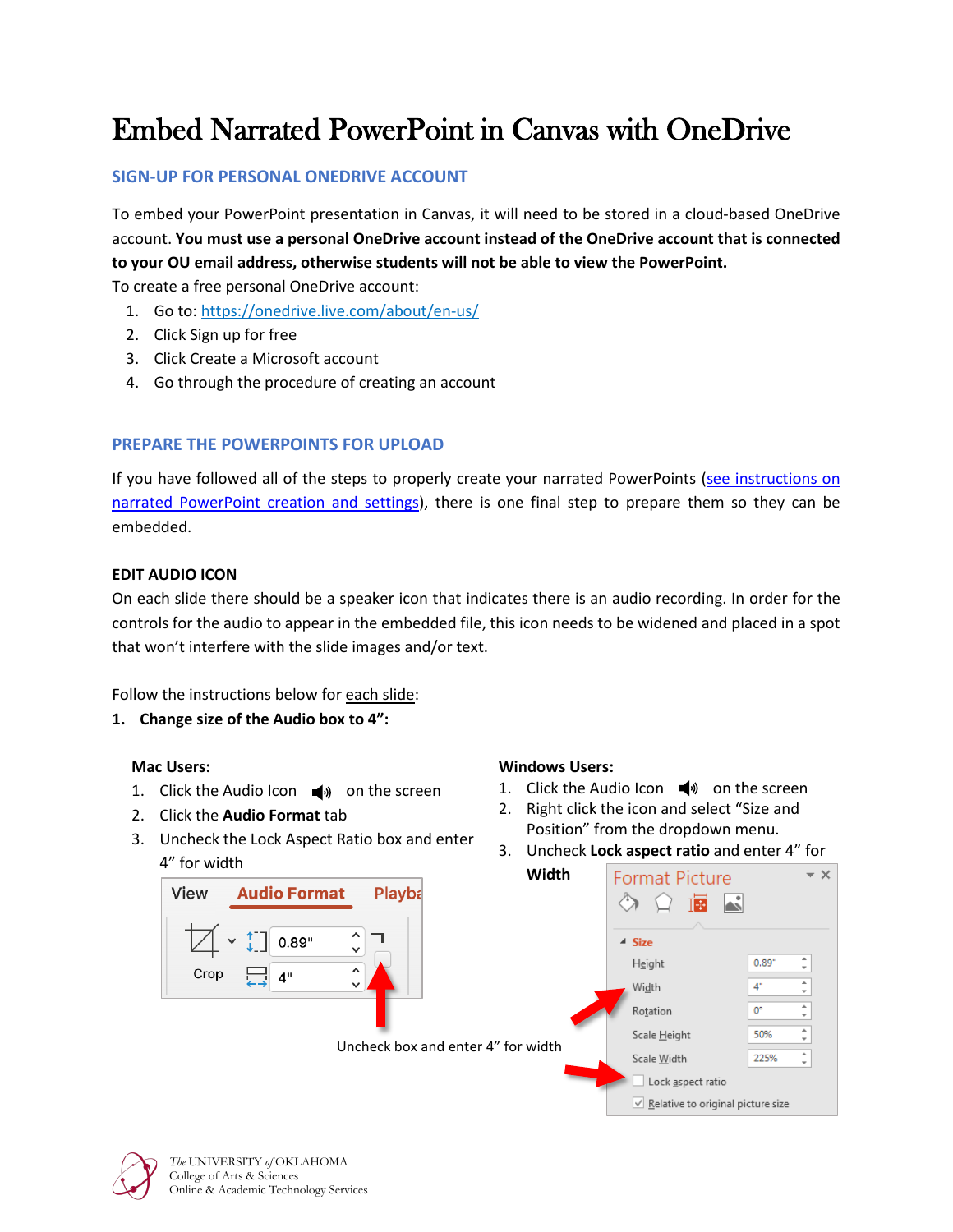## **2. Move the Audio Icon Off Screen:**

Once the icon has been resized, drag the icon off the PowerPoint slide to the bottom-right corner (the PowerPoint controls will still appear in the embedded file in Canvas even though they aren't on the screen here)



## **ADD POWERPOINTS TO ONEDRIVE**

Once you have the account created and the PowerPoint edited, complete the following steps to add your PowerPoint

- 1. Sign in to OneDrive (if you are not already):<https://onedrive.live.com/about/en-us/signin/>
- 2. Go to your Files for your OneDrive account and add your PowerPoints. You should be able to drag and drop these files from your computer into a folder in OneDrive

## **ADD POWERPOINTS TO CANVAS**

Once your file(s) have been added to OneDrive you will need to create a page in Canvas and embed the PowerPoint on this page.

- 1. Create a page in Canvas if you have not done so already.
- 2. If you already have a page created simply open this page and click **Edit**.
- 3. Place introductory text on the page to introduce the PowerPoint. Example:

View the mini-lecture below about \_\_\_\_\_\_ (please note it may take a moment to load).

To begin the presentation click the play button (if the play button doesn't appear automatically click the three dots to access it). Once you have listened to the first slide click through the remaining slides. Each slide contains text and/or images as well as audio. The audio may take a moment to load so do not click forward until you have listened to all of the audio and it is complete.

## 4. Keep the Canvas page open and go to your OneDrive account and open the PowerPoint file you would like to embed.

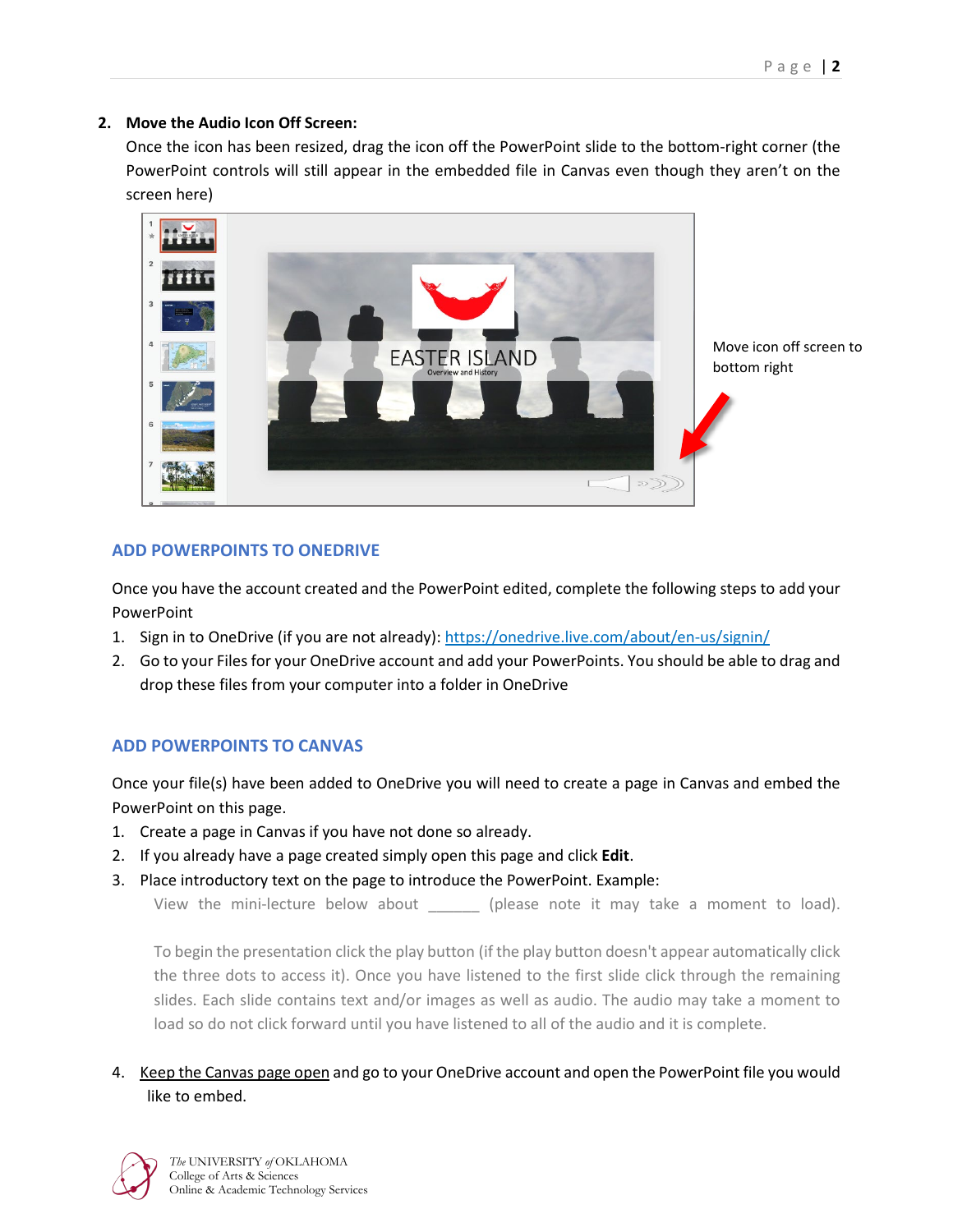5. In the OneDrive PowerPoint file, click **File**.



6. Click **Share**, then click **Embed.**

|                       | Share                                                                        |  |  |
|-----------------------|------------------------------------------------------------------------------|--|--|
| Info<br><b>New</b>    | Share with people<br>Invite other people to view and edit this presentation. |  |  |
| Open                  | Embed<br>Embed this presentation in your blog or website.                    |  |  |
| Rename<br>Save a Copy |                                                                              |  |  |
| Print<br>Share        |                                                                              |  |  |
|                       |                                                                              |  |  |

- 7. Select the desired dimensions for the embedded PowerPoint (962x565 recommended)
- 8. Select and copy the entire embed code.





*The* UNIVERSITY *of* OKLAHOMA College of Arts & Sciences Online & Academic Technology Services